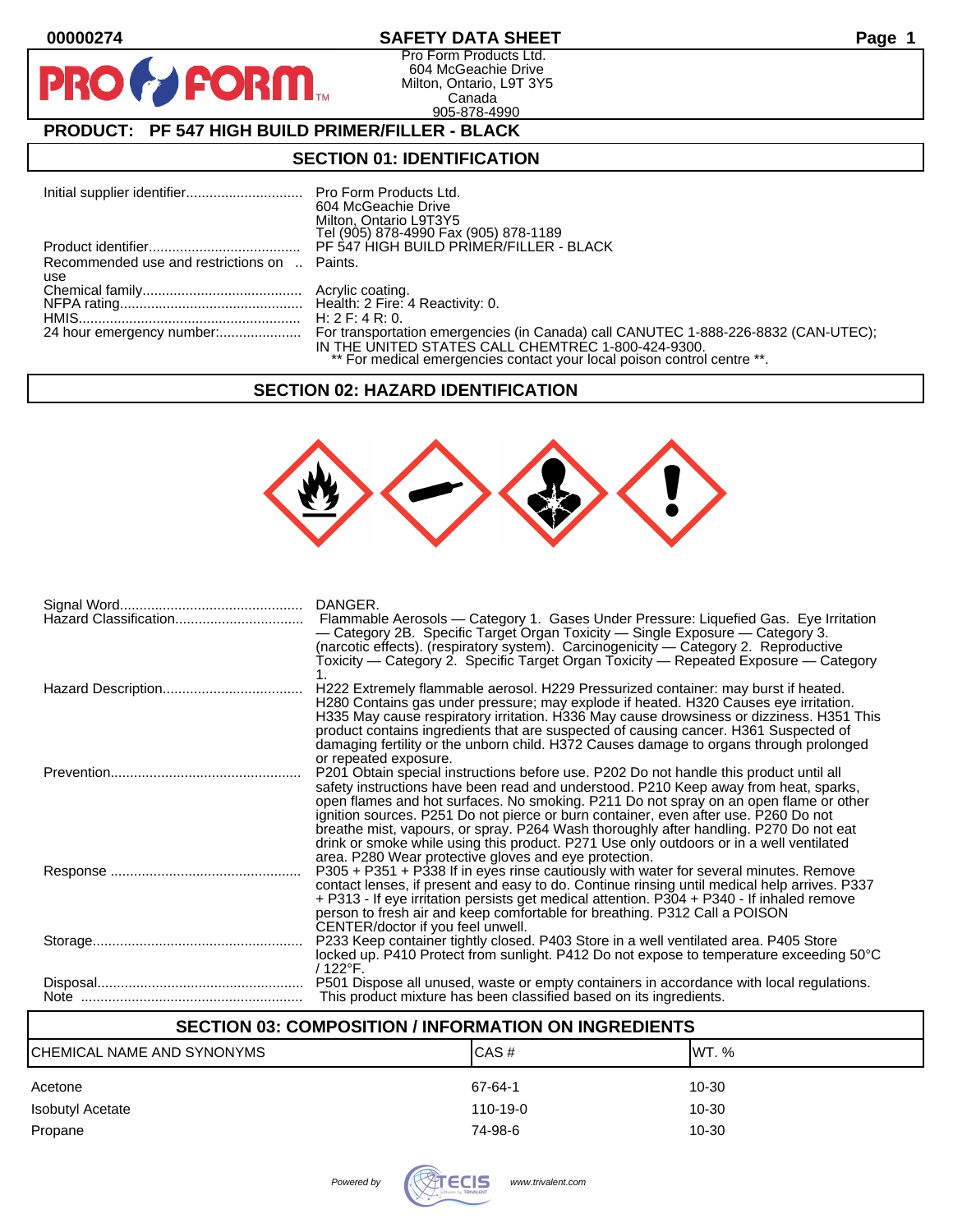# **SECTION 03: COMPOSITION / INFORMATION ON INGREDIENTS**

| Isobutane                       | 75-28-5        | $7 - 13$  |
|---------------------------------|----------------|-----------|
| Methyl Isobutyl Ketone          | 108-10-1       | $5 - 10$  |
| Talc                            | 14807-96-6     | $3 - 7$   |
| 2-Propanol, 1-methoxy-, acetate | 108-65-6       | $1 - 5$   |
| Ethyl 3-Ethoxypropionate        | 763-69-9       | $1 - 5$   |
| Carbon Black                    | 1333-86-4      | $1 - 5$   |
| Toluene                         | 108-88-3       | $0.1 - 1$ |
| Xylene                          | 1330-20-7      | $0.1 - 1$ |
| Ethylbenzene                    | $100 - 41 - 4$ | $0.1 - 1$ |
| Crystalline Silica              | 14808-60-7     | < 0.1     |
| N-methyl pyrrolidone            | 872-50-4       | < 0.1     |

<<The actual concentration(s) withheld as a trade secret>> .

#### **SECTION 04: FIRST-AID MEASURES**

|                                                                  | In case of contact, immediately flush eyes, keeping eyelids open, with plenty of water for at<br>least 15 minutes. Check for and remove any contact lenses, if safe and easy to do so.<br>Obtain medical attention.                                                                                                                                                                                                                                                     |
|------------------------------------------------------------------|-------------------------------------------------------------------------------------------------------------------------------------------------------------------------------------------------------------------------------------------------------------------------------------------------------------------------------------------------------------------------------------------------------------------------------------------------------------------------|
|                                                                  | Remove all contaminated clothing and immediately wash the exposed areas with copious<br>amounts of water for a minimum of 30 minutes or up to 60 minutes for critical body areas. If<br>irritation persists, seek medical attention.                                                                                                                                                                                                                                    |
|                                                                  | If inhaled, remove to fresh air. If not breathing, give artificial respiration. If breathing is<br>difficult, give oxygen, obtain medical attention.                                                                                                                                                                                                                                                                                                                    |
|                                                                  | If ingestion is suspected, contact physician or poison control center immediately. Do not<br>induce vomiting. If spontaneous vomiting occurs have victim lean forward with head down<br>to prevent aspiration of fluid into the lungs. Never give anything by mouth to an<br>unconscious person.                                                                                                                                                                        |
| Most important symptoms and effects,<br>whether acute or delayed | Harmful if swallowed, in contact with skin or if inhaled. May cause mild skin irritation. May<br>cause slight eye irritation. Symptoms may include stinging, tearing, redness, swelling, and<br>blurred vision. Direct contact with eyes may cause temporary irritation. This product<br>contains ingredients that may cause cancer. This product contains ingredients that are<br>suspected of damaging fertility or the unborn child. Causes damage to organs through |
|                                                                  | prolonged or repeated exposure.<br>Treat victims symptomatically. The main hazard from ingestion is aspiration of the liquid<br>into the lungs producing chemical pneumonitis. In the event of an incident involving this<br>product ensure that medical authorities are provided a copy of this safety data sheet.                                                                                                                                                     |

### **SECTION 05: FIRE-FIGHTING MEASURES**

| Suitable and unsuitable extinguishing<br>media                                                                     | "Alcohol" foam, CO2, dry chemical. Water fog. Do not use water in a jet.                                                                                                                                                                                                        |
|--------------------------------------------------------------------------------------------------------------------|---------------------------------------------------------------------------------------------------------------------------------------------------------------------------------------------------------------------------------------------------------------------------------|
| Specific hazards arising from the<br>hazardous product, such as the nature of<br>any hazardous combustion products | Extremely flammable aerosol. Aerosol can will explode if heated. Thermal decomposition<br>products are toxic. May include: Oxides of carbon (CO, CO2). Hydrocarbon fumes and<br>smoke.                                                                                          |
| Special protective equipment and<br>precautions for fire-fighters                                                  | Extremely flammable aerosol. Firefighter should be equipped with self-contained breathing<br>apparatus and full protective clothing to protect against potentially toxic and irritating<br>fumes. Solvent vapours may be heavier than air and may build up and travel along the |
|                                                                                                                    | ground to an ignition source, which may result in a flash back to the source of the vapours.<br>Cool fire-exposed containers with cold water spray. Heat will cause pressure buildup and<br>may cause explosive rupture.                                                        |

# **SECTION 06: ACCIDENTAL RELEASE MEASURES**

Personal precautions, protective ............ No action shall be taken involving any personal risk or without suitable training. Isolate area equipment and emergency procedures and keep unauthorized people away. Do not walk through spilled material. Wear recommended protective equipment. Ventilate. Open windows and doors to allow air circulation. Dike area to prevent spreading. The use of absorbent socks or spill pillows may be required. Stop leak if safe to do so. Prevent runoff into drains, sewers, and other waterways. Use non-sparking tools and equipment to pick up the spilled material. Ventilate area, eliminate all sources of ignition, sound alarm, avoid all skin and eye contact and avoid breathing vapours.

Methods and materials for containment and cleaning up

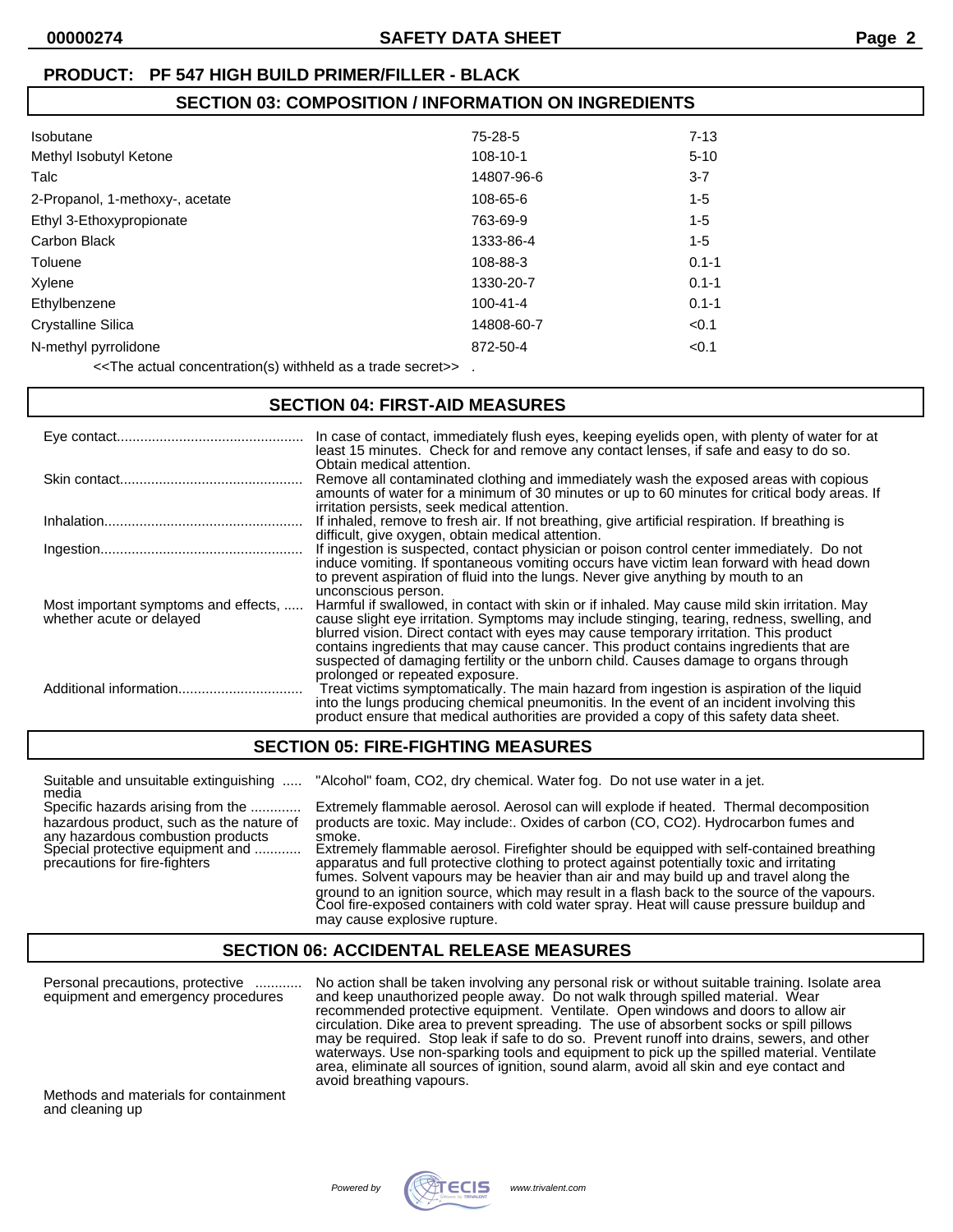# **SECTION 06: ACCIDENTAL RELEASE MEASURES**

| No action shall be taken involving any personal risk or without suitable training. Ventilate.<br>Eliminate all sources of ignition. Evacuate all non-essential personnel. Avoid all personal<br>contact. Contain the spill. Prevent runoff into drains, sewers, and other waterways. Absorb<br>with earth, sand, or another dry inert material. Pick up waste material and place in an<br>appropriate container for disposal. Spilled material and water rinses are classified as<br>chemical waste, and must be disposed of in accordance with current local, provincial, state, |
|-----------------------------------------------------------------------------------------------------------------------------------------------------------------------------------------------------------------------------------------------------------------------------------------------------------------------------------------------------------------------------------------------------------------------------------------------------------------------------------------------------------------------------------------------------------------------------------|
| and federal regulations.                                                                                                                                                                                                                                                                                                                                                                                                                                                                                                                                                          |

# **SECTION 07: HANDLING AND STORAGE**

| Precautions for safe handling                                   | Pressurized container: Do not pierce or burn, even after use. Do not use if spray button is<br>missing or defective. Do not spray on a naked flame or any other incandescent material.<br>Do not smoke while using or until sprayed surface is thoroughly dry. Do not pressurize, cut,<br>weld, braze, solder, drill, grind, or expose empty containers to heat, sparks or open flames.<br>Always adopt precautionary measures against build-up of static which may arise from<br>appliances, handling and the containers in which product is packed. Ground handling<br>equipment. Avoid all skin contact and ventilate adequately, otherwise wear an appropriate<br>breathing apparatus. Avoid breathing vapours or mist. Handle and open container with<br>care. Employees should wash hands and face before eating or drinking. |
|-----------------------------------------------------------------|-------------------------------------------------------------------------------------------------------------------------------------------------------------------------------------------------------------------------------------------------------------------------------------------------------------------------------------------------------------------------------------------------------------------------------------------------------------------------------------------------------------------------------------------------------------------------------------------------------------------------------------------------------------------------------------------------------------------------------------------------------------------------------------------------------------------------------------|
| Conditions for safe storage, including any<br>incompatibilities | Keep away from heat, sparks, and open flames. Keep container closed when not in use.<br>Store away from oxidizing and reducing materials. Store away from sunlight. Do not store<br>above 50 deg C.                                                                                                                                                                                                                                                                                                                                                                                                                                                                                                                                                                                                                                 |

# **SECTION 08: EXPOSURE CONTROLS / PERSONAL PROTECTION**

| <b>INGREDIENTS</b>                 | <b>TWA</b>                     | <b>ACGIH TLV</b><br><b>STEL</b>                                                                                                                                               | <b>PEL</b>         | <b>OSHA PEL</b><br><b>STEL</b> | <b>NIOSH</b><br><b>REL</b> |
|------------------------------------|--------------------------------|-------------------------------------------------------------------------------------------------------------------------------------------------------------------------------|--------------------|--------------------------------|----------------------------|
| Acetone                            | 250 ppm TLV                    | 500 ppm                                                                                                                                                                       | 1,000 ppm          | Not established                | 250 ppm                    |
|                                    |                                | CA ON: 500ppm (TWA); 750ppm (STEL)                                                                                                                                            |                    |                                |                            |
| <b>Isobutyl Acetate</b>            | 50 ppm                         | 150 ppm                                                                                                                                                                       | 150 ppm            | Not established                | $150$ ppm                  |
| Propane                            | 1,000 ppm                      | Not established                                                                                                                                                               | 1,000 ppm          | Not established                | 1,000 ppm                  |
| Isobutane                          | Not established                | Not established                                                                                                                                                               | Not established    | Not established                | 800 ppm                    |
| Methyl Isobutyl Ketone             | 50 ppm                         | 75 ppm                                                                                                                                                                        | 100 ppm            | Not established                | 50 ppm / STEL 75<br>ppm    |
|                                    |                                | ON: 20 ppm (TWA), 75 ppm (STEL)                                                                                                                                               |                    |                                |                            |
| Talc                               | $2 \text{ mg/m}$               | Not established                                                                                                                                                               | 2 mg/m3 TWA        | Not established                | Not established            |
|                                    | CA ON: 2mg/kg (TWA)            |                                                                                                                                                                               |                    |                                |                            |
| 2-Propanol, 1-methoxy-,<br>acetate | 50 ppm                         | 75 ppm                                                                                                                                                                        | Not established    | Not established                | Not established            |
| Ethyl 3-Ethoxypropionate           | Not established                | Not established                                                                                                                                                               | Not established    | Not established                | Not established            |
| Carbon Black                       | $3$ mg/m $3$                   | Not established                                                                                                                                                               | $3.5 \text{ mg/m}$ | Not established                | $3.5$ mg/m $3$             |
|                                    | CA ON: 3 mg/m3 (Inhalable) TWA |                                                                                                                                                                               |                    |                                |                            |
| Toluene                            | 20 ppm                         | Not established                                                                                                                                                               | 200 ppm            | 500 ppm 10 minutes             | 100 ppm / STEL 150<br>ppm  |
|                                    | CA ON: TWA: 20 ppm             |                                                                                                                                                                               |                    |                                |                            |
| Xylene                             | 50 ppm                         | $150$ ppm                                                                                                                                                                     | 100 ppm TWA        | Not established                | Not established            |
|                                    |                                | CA ON: 100ppm (TWA); 150ppm (STEL)                                                                                                                                            |                    |                                |                            |
| Ethylbenzene                       | $100$ ppm                      | $125$ ppm                                                                                                                                                                     | $100$ ppm          | Not established                | 100 ppm / STEL 125<br>ppm  |
|                                    | CA ON: 20ppm (TWA)             |                                                                                                                                                                               |                    |                                |                            |
| <b>Crystalline Silica</b>          | $0.025$ mg/m $3$               | Not established                                                                                                                                                               | $0.1$ mg/m $3$ TWA | Not established                | $0.05$ mg/m $3$            |
|                                    | CA ON: 0.025 mg/m3 Respirable  |                                                                                                                                                                               |                    |                                |                            |
| N-methyl pyrrolidone               | Not Established                | Not Established                                                                                                                                                               | Not Established    | Not Established                | Not Established            |
| Appropriate engineering controls   |                                | Provide natural or mechanical ventilation to control exposure levels below airborne<br>exposure limits. Local mechanical exhaust ventilation should be used at sources of air |                    |                                |                            |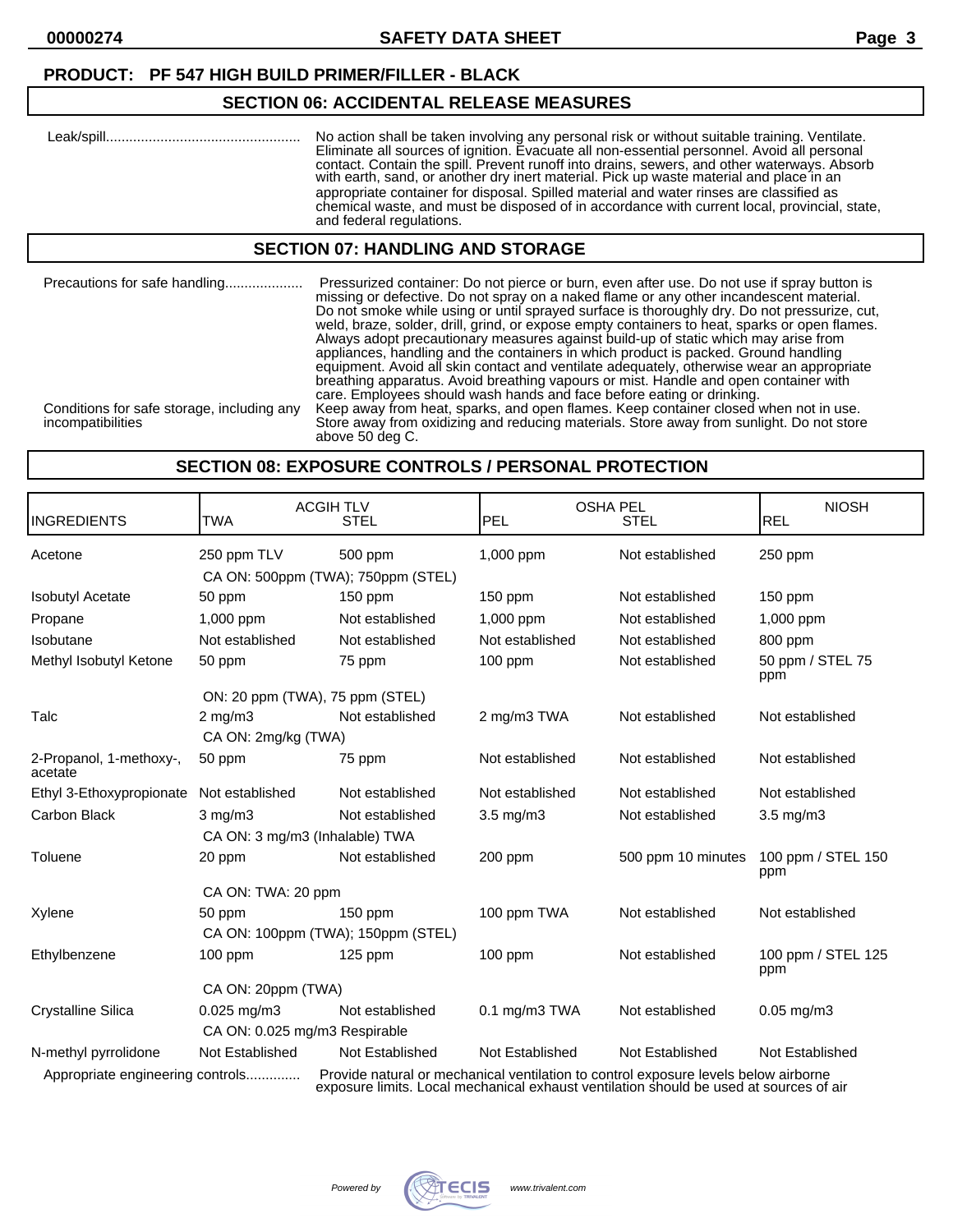#### **SECTION 08: EXPOSURE CONTROLS / PERSONAL PROTECTION**

| Appropriate engineering controls | contamination, such as open process equipment, or during purging operations, to capture<br>gases and fumes that may be emitted. Standard reference sources regarding industrial<br>ventilation (ie. ACGIH industrial ventilation) should be consulted for guidance about adequate ventilation. Explosion-proof exhaust ventilation. |
|----------------------------------|-------------------------------------------------------------------------------------------------------------------------------------------------------------------------------------------------------------------------------------------------------------------------------------------------------------------------------------|
| Personal Protective Equipment    |                                                                                                                                                                                                                                                                                                                                     |
|                                  | Local exhaust ventilation is recommended. Wear an appropriate, properly fitted respirator<br>when contaminant levels exceed the recommended exposure limits.                                                                                                                                                                        |
|                                  | Liquid chemical goggles.                                                                                                                                                                                                                                                                                                            |
|                                  | Wear skin protection equipment. The selection of this equipment depends on the nature of                                                                                                                                                                                                                                            |
|                                  | the work to be done. The following gloves are recommended : Chemical resistant gloves:<br>butyl rubber, nitrile rubber, neoprene, PVC. Ethyl vinyl alcohol laminate (EVAL). Insulated                                                                                                                                               |
|                                  | gloves. (for aerosols).                                                                                                                                                                                                                                                                                                             |
|                                  | Wear adequate protective clothes.                                                                                                                                                                                                                                                                                                   |
|                                  | Safety boots per local regulations.                                                                                                                                                                                                                                                                                                 |
|                                  | Emergency showers and eye wash stations should be available. Employees should wash<br>their hands and face before eating, drinking, or using tobacco products.                                                                                                                                                                      |

### **SECTION 09: PHYSICAL AND CHEMICAL PROPERTIES**

| Appearance/Physical state                      | Aerosol.                                                     |
|------------------------------------------------|--------------------------------------------------------------|
|                                                | Black.                                                       |
|                                                | No data.                                                     |
|                                                | Not available.                                               |
|                                                | Not applicable.                                              |
| Melting / Freezing point (deg C)               | Not available.                                               |
| Initial boiling point / boiling range (deg C). | $>100^{\circ}$ C.                                            |
| Flash point (deg C), method                    | -18°C. (estimate; lowest flash point ingredient). (acetone). |
|                                                | No data.                                                     |
| Flammability (solids and gases)                | Flammable aerosol.                                           |
| Upper flammable limit (% vol)                  | 9.5. (propellant).                                           |
| Lower flammable limit (% vol)                  | 1.8. (propellant).                                           |
| Vapour pressure (mm Hg)                        | No data.                                                     |
|                                                | No data.                                                     |
| Relative Density (Specific Gravity)            | $0.810 - 0.850.$                                             |
|                                                | $6.76 - 7.10$                                                |
|                                                | Insoluble.                                                   |
| Partition coefficient — n-octanol/water        | Not available.                                               |
| Auto ignition temperature (deg C)              | 460 °C (propellant).                                         |
| Decomposition temperature                      | Not available.                                               |
|                                                | Not available.                                               |
|                                                | 3.95 lbs/USG.                                                |

# **SECTION 10: STABILITY AND REACTIVITY**

|                                                            | Product is stable; hazardous polymerization will                                   |
|------------------------------------------------------------|------------------------------------------------------------------------------------|
|                                                            | Stable at normal temperatures and pressures.                                       |
| Conditions to avoid, including static                      | Possibility of hazardous reactions Will not occur under normal temperature and pre |
| discharge, shock or vibration                              | Keep away from heat. Electrostatic charge.                                         |
| Incompatible materails<br>Hazardous decomposition products | Strong oxidizing agents.<br>See hazardous combustion products section 5.           |

Product is stable; hazardous polymerization will not occur. Stable at normal temperatures and pressures. Will not occur under normal temperature and pressure. Keep away from heat. Electrostatic charge.

# **SECTION 11: TOXICOLOGICAL INFORMATION**

| <b>IINGREDIENTS</b>             | <b>LC50</b>                 | LD <sub>50</sub>                                        |
|---------------------------------|-----------------------------|---------------------------------------------------------|
| Acetone                         | 50,100 mg/m3 8 hours, rat   | 5,800 mg/kg (rat oral)                                  |
| <b>Isobutyl Acetate</b>         | $>13.24$ mg/L /6 h rat      | 15400 mg/kg (rat oral),<br>>17400 mg/kg (rabbit dermal) |
| Propane                         | >1,464 mg/L 15 minutes rat  | Not available                                           |
| Isobutane                       | 52 mg/L 1 hour mouse        | Not available                                           |
| Methyl Isobutyl Ketone          | 8.2 - 16.4 mg/L 4 hours rat | 2080 mg/kg rat oral >16,000<br>mg/kg rabbit dermal      |
| Talc                            | Not available               | Not available                                           |
| 2-Propanol, 1-methoxy-, acetate | Not Available               | 8,532 mg/kg rat oral<br>5,000 mg/kg dermal rabbit       |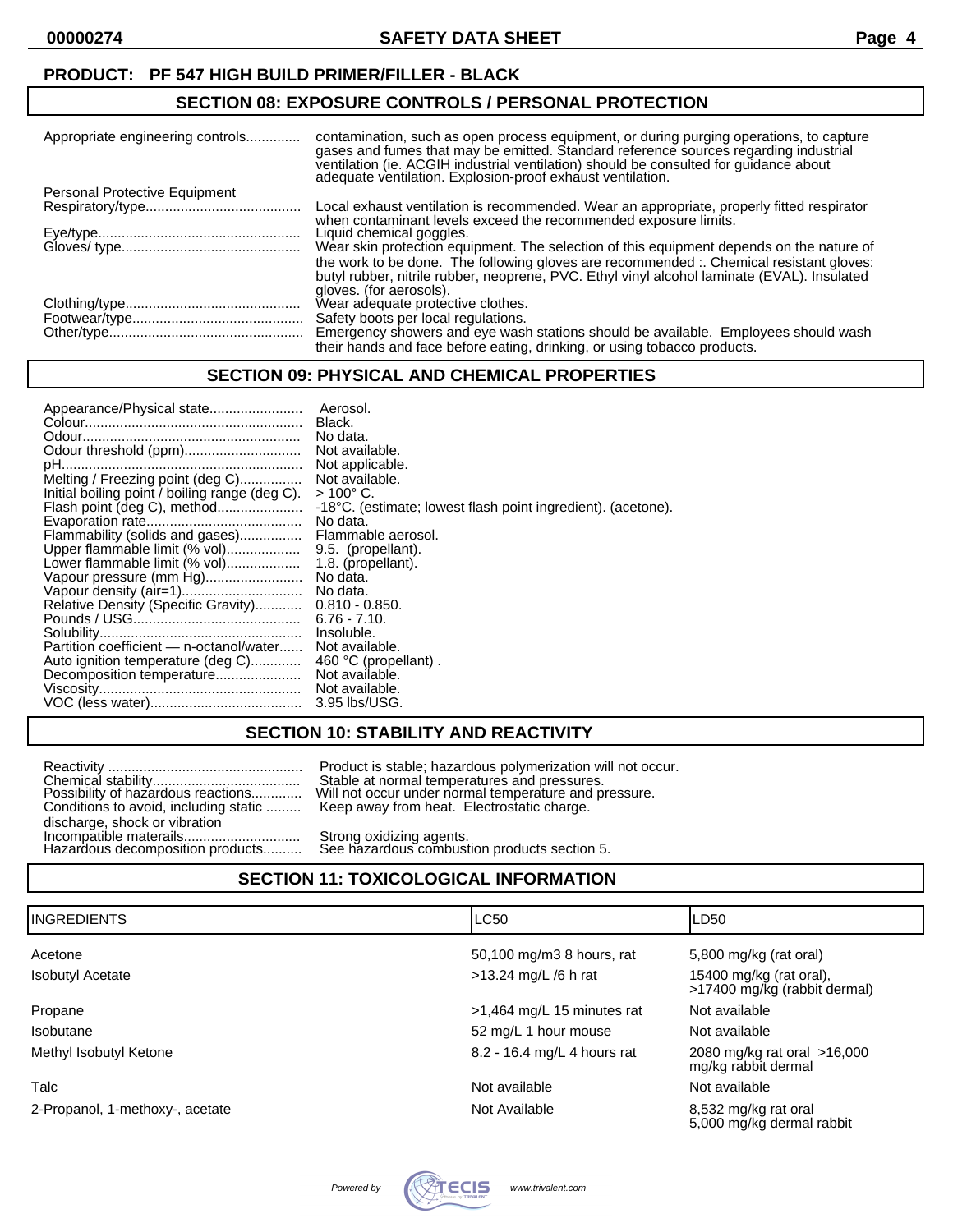# **SECTION 11: TOXICOLOGICAL INFORMATION**

| <b>INGREDIENTS</b>                                       |                                                                   | <b>LC50</b>                                                                                                                                                                                                                                                                                                                                                                                                                                                                                                                                                                                                                                                                                                                                                                                                                                                                                                                                                                                                                                                                                  | LD <sub>50</sub>                                     |
|----------------------------------------------------------|-------------------------------------------------------------------|----------------------------------------------------------------------------------------------------------------------------------------------------------------------------------------------------------------------------------------------------------------------------------------------------------------------------------------------------------------------------------------------------------------------------------------------------------------------------------------------------------------------------------------------------------------------------------------------------------------------------------------------------------------------------------------------------------------------------------------------------------------------------------------------------------------------------------------------------------------------------------------------------------------------------------------------------------------------------------------------------------------------------------------------------------------------------------------------|------------------------------------------------------|
| Ethyl 3-Ethoxypropionate                                 |                                                                   | >998 ppm 6 hours                                                                                                                                                                                                                                                                                                                                                                                                                                                                                                                                                                                                                                                                                                                                                                                                                                                                                                                                                                                                                                                                             | 4,080<br>4,309 mg/kg rat oral<br>mg/kg rabbit dermal |
| Carbon Black                                             |                                                                   | Not available                                                                                                                                                                                                                                                                                                                                                                                                                                                                                                                                                                                                                                                                                                                                                                                                                                                                                                                                                                                                                                                                                | >10,000 mg/kg oral rat<br>3,000 mg/kg dermal rabbit  |
| Toluene                                                  |                                                                   | 8000ppm rat inhalation<br>400ppm mouse inhalation 24hr                                                                                                                                                                                                                                                                                                                                                                                                                                                                                                                                                                                                                                                                                                                                                                                                                                                                                                                                                                                                                                       | 5,000 mg/kg rat oral;<br>12,124 mg/kg rabbit dermal  |
| Xylene                                                   |                                                                   | 6350 ppm 4 hours rat                                                                                                                                                                                                                                                                                                                                                                                                                                                                                                                                                                                                                                                                                                                                                                                                                                                                                                                                                                                                                                                                         | >3523 mg/kg rat oral                                 |
| Ethylbenzene                                             |                                                                   | No data                                                                                                                                                                                                                                                                                                                                                                                                                                                                                                                                                                                                                                                                                                                                                                                                                                                                                                                                                                                                                                                                                      | 3,500 mg/kg rat oral<br>17,800 mg/kg rabbit dermal   |
| <b>Crystalline Silica</b>                                |                                                                   | Not available                                                                                                                                                                                                                                                                                                                                                                                                                                                                                                                                                                                                                                                                                                                                                                                                                                                                                                                                                                                                                                                                                | >22,500 mg/kg oral rat                               |
| N-methyl pyrrolidone                                     |                                                                   | No Data                                                                                                                                                                                                                                                                                                                                                                                                                                                                                                                                                                                                                                                                                                                                                                                                                                                                                                                                                                                                                                                                                      | 3600 mg/kg (oral, rat)                               |
| Effects of acute exposure<br>Effects of chronic exposure | Eye contact. Skin contact. Inhalation.<br>can lead to dermatitis. | Causes eye irritation. Can cause tearing, reddening and swelling. May cause temporary<br>corneal damage. The aromatic hydrocarbon solvents in this product can be irritating to the<br>eyes, nose and throat. In high concentration, they may cause central nervous system<br>depression and narcosis characterized by nausea, lightheadedness and dizziness from<br>overexposure by inhalation. Can cause moderate skin irritation. Aspiration of material into<br>the lungs can cause chemical pneumonitis which can be fatal.<br>Breathing high concentrations of vapour may cause anesthetic effects and serious health<br>effects. Chronic exposure to organic solvent vapours have been associated with various<br>neurotoxic effects including permanent brain and/or nervous system damage, kidney, liver,<br>blood damage and reproductive effects among women. Symptoms may include nausea,<br>vomiting, abdominal pain, headache, impaired memory, loss of coordination, insomnia and<br>breathing difficulties. Prolonged/repeated contact may cause defatting of the skin which |                                                      |
|                                                          | humans.                                                           | IARC has classified Carbon Black as "Group 2B", possibly carcinogenic to humans, based<br>on laboratory animal inhalation studies. Ethylbenzene is classified as an A3 known animal<br>carcinogen. Quartz (Crystalline Silica) is listed by IARC in Group 1 as a carcinogen. IARC<br>has classified Toluene as a Group 3 (Not classifiable as to its carcinogenicity to humans);<br>ACGIH has classified Toluene as a Group A4 (Not classifiable as a human carcinogen).<br>Xylene has been listed by IARC as a Group 3; not classifiable as to its carcinogenicity to<br>Reproductive toxicity (developmental): N-methyl pyrrolidone. In one study, Methyl Ethyl<br>Ketone has been found to cause embryol toxicity in large concentrations. Methyl isobutyl<br>ketone passes through the placental barrier. Toluene is fetotoxic in rats and mice at<br>maternally toxic levels. Prolonged and repeated exposure of pregnant animals (>1500                                                                                                                                                |                                                      |
| Specific Target Organ Toxicity                           | organs.                                                           | ppm) to Toluene have been reported to cause adverse fetal developmental effects. High<br>level exposure to Xylene in some animal studies have been reported to cause health<br>effects on the developing embryo/fetus. The relevance of this to humans is not known.<br>May cause drowsiness or dizziness. May cause respiratory irritation. Causes damage to                                                                                                                                                                                                                                                                                                                                                                                                                                                                                                                                                                                                                                                                                                                                |                                                      |

#### **SECTION 12: ECOLOGICAL INFORMATION**

Persistence and degradability...................

Environmental........................................... Do not allow to enter waters, waste water or soil.

## **SECTION 13: DISPOSAL CONSIDERATIONS**

Information on safe handling for disposal. Dispose of w<br>and methods of disposal, including any regulations. Contaminated packaging when empty.

Information on safe handling for disposal . Dispose of waste in accordance with all applicable Federal, Provincial/State and local and methods of disposal, including any regulations. Contents under pressure. Do not puncture, incinerate or expose to heat, even

# **SECTION 14: TRANSPORT INFORMATION**

|                              | UN1950 - AEROSOLS, flammable - Class 2.1 - This product meets limited quantity                                                        |
|------------------------------|---------------------------------------------------------------------------------------------------------------------------------------|
| DOT Classification (Road)    | exemption when shipped in containers less than 1 Litre.<br>UN1950 - AEROSOLS, flammable - Class 2.1 - Ltd Qty (1 Liter/0.26 Gallons). |
|                              | UN1950 - AEROSOLS, flammable - Class 2.1 - Limited Quantity. Do not ship by air without checking appropriate IATA regulations.        |
| IMDG Classification (Marine) | UN1950 - AEROSOLS - Class 2.1 - EmS: F-D, S-U - Limited Quantity. Check IMDG<br>regulations for limited quantity exemptions.          |
|                              | No.                                                                                                                                   |